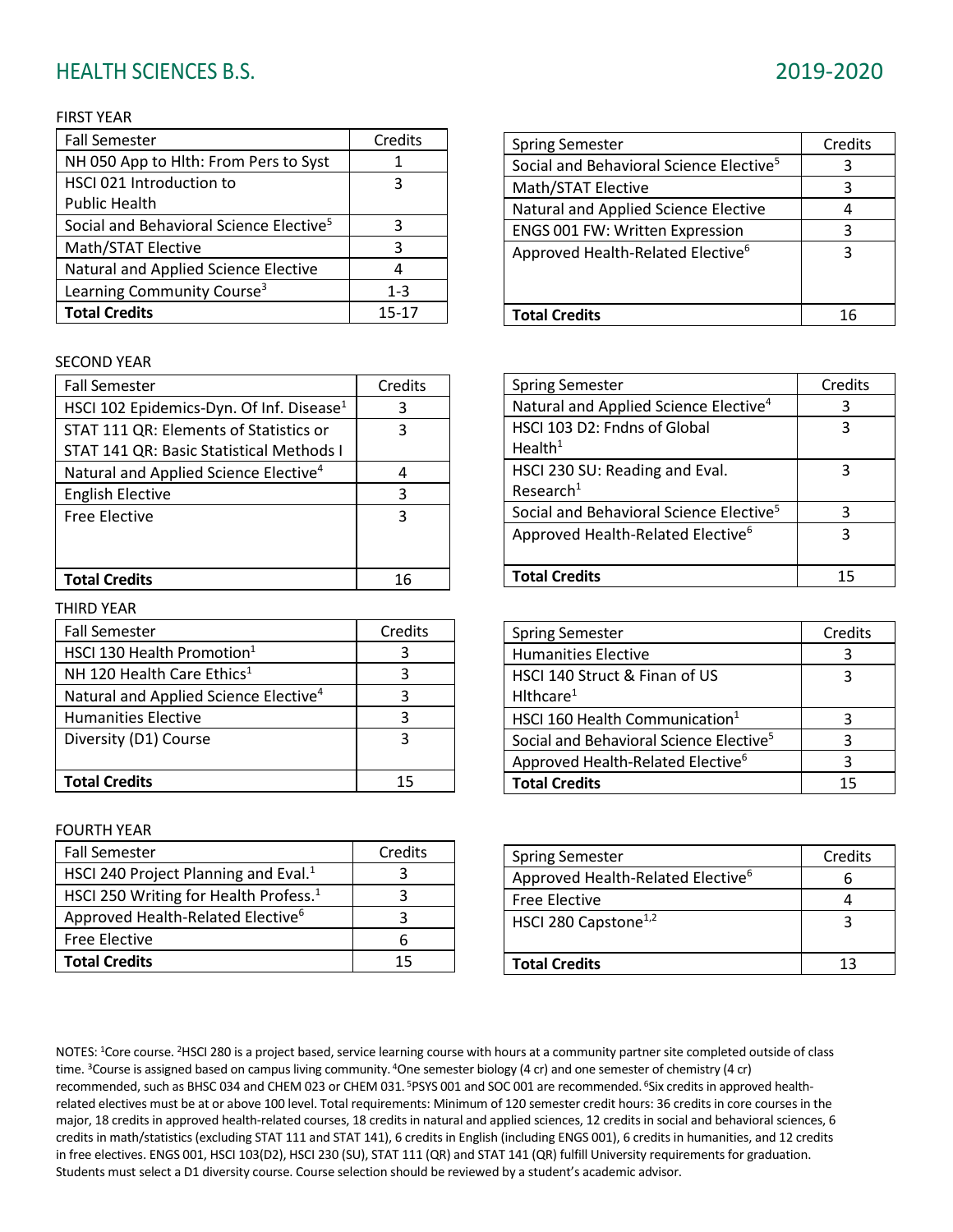# 2019-2020 Health Sciences Distribution Checklist \*\*120 Credits for the B.S.\*\*

### **HEALTH SCIENCES (36 credits)** Must take all courses.

| <b>HSCI 021</b> |  |
|-----------------|--|
| 11001302        |  |

- \_\_\_ HSCI 102 \_\_\_ HSCI 103 (D2)
- $\_$  STAT 111 (QR) or STAT 141(QR)
- \_\_\_ NH 120
- \_\_\_ HSCI 130
- \_\_\_ HSCI 140

\_\_\_ HSCI 160, pre-req: ENGS 001 or equivalent, min. sophomore standing \_\_\_ HSCI 230 (SU), pre-req: STAT 111 or 141

HSCI 240, min. junior standing

HSCI 250, min. junior standing

\_\_\_ HSCI 280, senior standing

# **UNIVERSITY REQUIREMENTS**

# **COLLEGE REQUIREMENT**

 $D1$ HSCI 103 fulfills (D2) and HSCI 230 fulfills (SU) STAT 111 or STAT 141 fulfills (QR)

**\_\_\_** NH 050

### **ENGLISH (6 Credits)** Must complete six credits including ENGS 001.

\_\_\_ ENGS 001

BHSC 098 – Intro to Scientific Writing or ENGS writing class

## **HUMANITIES (6 Credits)<sup>1</sup>** Select from the list below.

- \_\_\_ ARTH (Any)
- \_\_\_ GRK (203, 205)
- \_\_\_ MU (001, 005, 006, 010, 011, 012, 015, 105, 106, 111, 112)
- \_\_\_ CLAS (021, 022, 023, 024, 035, 121, 122, 147, 148, 149, 154, 158, 162, 163, 221)
- \_\_\_ HS (139, 180, 190, 191, 227)
- \_\_\_ PHIL (Any course except 013)
- $\overline{\phantom{0}}$  HST (Any)
- \_\_\_ POLS (041, 182, and any courses within the 140s and 240s)
- \_\_\_ DNCE (050)
- $-LAT (255)$
- $REL(Any)$

**MATH or STATISTICS (6 credits)** Must complete 6 credits *in addition to* STAT 111 or STAT 141. MATH or STAT (QR)

MATH or STAT

**SOCIAL and BEHAVIORAL SCIENCES (12 Credits)<sup>1</sup>** Must be from at least two different disciplines. **PSYS 001 and SOC 001 are recommended.**  $\sqrt{2}$  ANTH (Any)